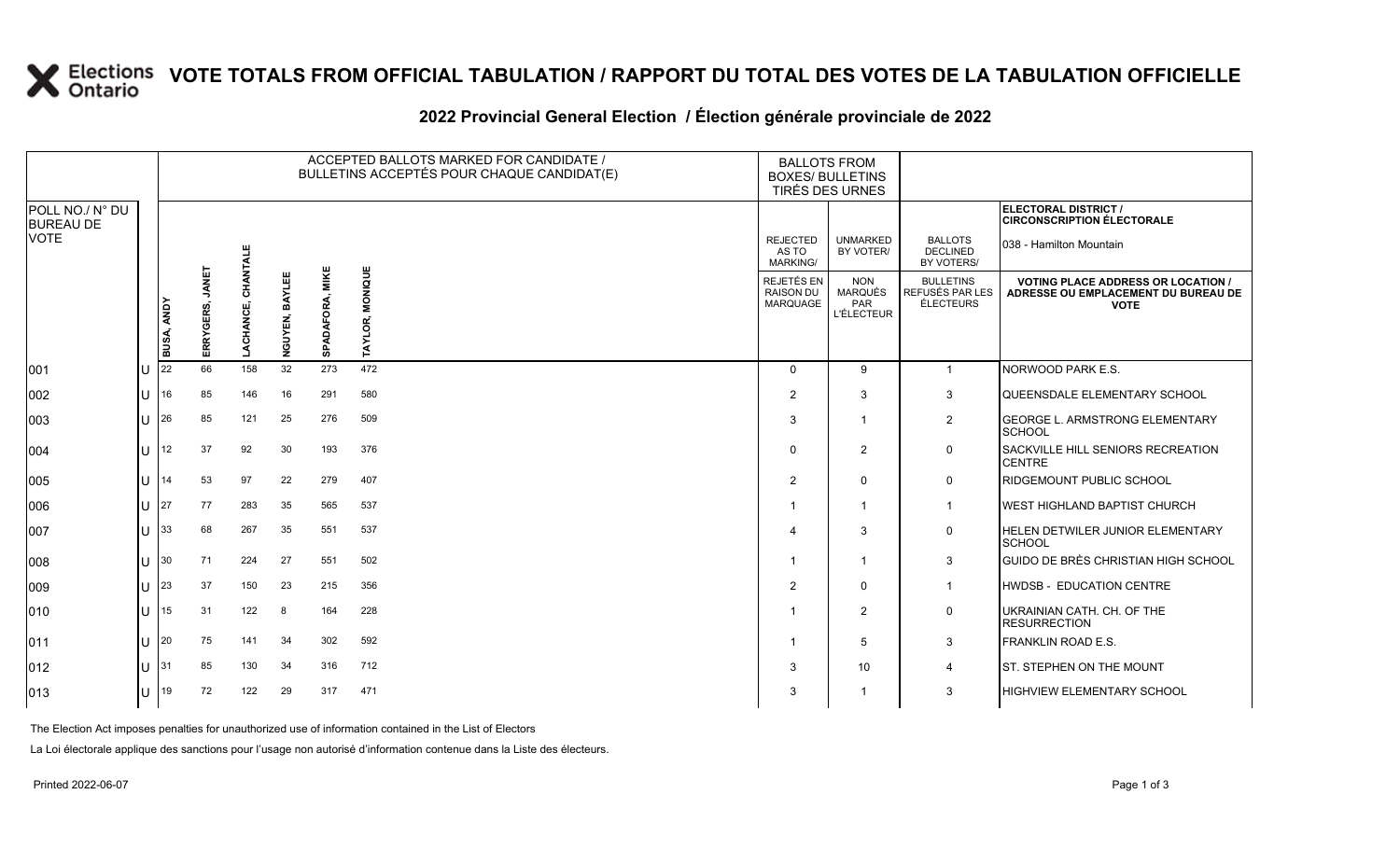## **X** Elections VOTE TOTALS FROM OFFICIAL TABULATION / RAPPORT DU TOTAL DES VOTES DE LA TABULATION OFFICIELLE

#### **2022 Provincial General Election / Élection générale provinciale de 2022**

|                                     |     |            |                    |           |                                       | ACCEPTED BALLOTS MARKED FOR CANDIDATE /<br>BULLETINS ACCEPTÉS POUR CHAQUE CANDIDAT(E) | <b>BALLOTS FROM</b><br><b>BOXES/ BULLETINS</b><br>TIRÉS DES URNES |                                             |                                                          |                                                  |                                                                                                 |
|-------------------------------------|-----|------------|--------------------|-----------|---------------------------------------|---------------------------------------------------------------------------------------|-------------------------------------------------------------------|---------------------------------------------|----------------------------------------------------------|--------------------------------------------------|-------------------------------------------------------------------------------------------------|
| POLL NO./ N° DU<br><b>BUREAU DE</b> |     |            |                    |           |                                       |                                                                                       |                                                                   |                                             |                                                          |                                                  | ELECTORAL DISTRICT /<br><b>CIRCONSCRIPTION ÉLECTORALE</b>                                       |
| <b>VOTE</b>                         |     |            |                    | CHANTALE  |                                       |                                                                                       |                                                                   | <b>REJECTED</b><br>AS TO<br><b>MARKING/</b> | <b>UNMARKED</b><br>BY VOTER/                             | <b>BALLOTS</b><br><b>DECLINED</b><br>BY VOTERS/  | 038 - Hamilton Mountain                                                                         |
|                                     |     | BUSA, ANDY | JANET<br>ERRYGERS, | LACHANCE, | 面<br><b>AVE</b><br><b>GUYEN,</b><br>ž | MIKE<br>SPADAFORA,                                                                    | MONIQUE<br>TAYLOR,                                                | REJETÉS EN<br>RAISON DU<br><b>MARQUAGE</b>  | <b>NON</b><br><b>MARQUÉS</b><br>PAR<br><b>L'ÉLECTEUR</b> | <b>BULLETINS</b><br>REFUSÉS PAR LES<br>ÉLECTEURS | <b>VOTING PLACE ADDRESS OR LOCATION /</b><br>ADRESSE OU EMPLACEMENT DU BUREAU DE<br><b>VOTE</b> |
| 014                                 | ΙU  |            | 51                 | 94        | 9                                     | 204                                                                                   | 282                                                               | -1                                          | $\mathbf 0$                                              | $\mathbf{0}$                                     | LÉ.É. PAVILLON DE LA JEUNESSE                                                                   |
| 015                                 | IU. | 17         | 46                 | 67        | 23                                    | 183                                                                                   | 279                                                               | $\Omega$                                    | $\overline{2}$                                           | $\overline{2}$                                   | BLESSED SACRAMENT C.E.S.                                                                        |
| 016                                 | ПJ  |            | 23                 | 78        | 10                                    | 124                                                                                   | 239                                                               |                                             | $\overline{4}$                                           | 0                                                | <b>TRINITY PRESBYTERIAN CHURCH</b>                                                              |
| 017                                 | ПJ  | 12         | 63                 | 84        | 18                                    | 196                                                                                   | 372                                                               | $\mathcal{P}$                               | 3                                                        | $\overline{2}$                                   | <b>HUNTINGTON PARK RECREATION CENTRE</b>                                                        |
| 018                                 | IU. | 6          | 56                 | 71        | 15                                    | 162                                                                                   | 251                                                               |                                             | $\Omega$                                                 | 0                                                | ST. MICHAEL'S ANGLICAN CHURCH                                                                   |
| 019                                 | U   | 22         | 43                 | 94        | 27                                    | 211                                                                                   | 433                                                               |                                             | $\overline{2}$                                           | 4                                                | <b>LAWFIELD ELEMENTARY SCHOOL</b>                                                               |
| 020                                 | ПJ  | 22         | 48                 | 130       | 34                                    | 309                                                                                   | 516                                                               | 3                                           | $\overline{2}$                                           | $\mathbf 0$                                      | <b>EMMANUEL UNITED CHURCH</b>                                                                   |
| 021                                 | U   | 13         | 68                 | 198       | 20                                    | 365                                                                                   | 384                                                               | $\Omega$                                    | $\Omega$                                                 | $\mathbf 0$                                      | <b>LISGAR ELEMENTARY SCHOOL</b>                                                                 |
| 022                                 | ПJ  | 25         | 63                 | 234       | 29                                    | 422                                                                                   | 575                                                               | 2                                           | $\mathbf{1}$                                             | $\overline{1}$                                   | LINCOLN ALEXANDER P.S.                                                                          |
| 023                                 | ПJ  | 19         | 74                 | 195       | 47                                    | 392                                                                                   | 567                                                               | Δ                                           | $\overline{7}$                                           | $\mathbf 0$                                      | <b>SALVATION ARMY MOUNTAIN CITADEL</b>                                                          |
| 024                                 | ПT  | 21         | 71                 | 218       | 19                                    | 464                                                                                   | 575                                                               |                                             | 3                                                        | -1                                               | TEMPLEMEAD ELEMENTARY SCHOOL                                                                    |
| 400                                 | lU. | 2          | 9                  | 31        | $\overline{4}$                        | 56                                                                                    | 91                                                                | 2                                           | $\mathbf 0$                                              | $\mathbf 0$                                      | <b>EL MIRADOR APARTMENTS</b>                                                                    |
| 401                                 | IU  |            | 8                  | 21        |                                       | 35                                                                                    | 57                                                                | $\Omega$                                    | $\Omega$                                                 | $\mathbf 0$                                      | <b>EDEN ROC APARTMENTS</b>                                                                      |
| 402                                 | IU. | 2          | 8                  | 18        | 3                                     | 42                                                                                    | 79                                                                | 0                                           | 3                                                        | 0                                                | <b>ARBOUR APARTMENTS</b>                                                                        |

The Election Act imposes penalties for unauthorized use of information contained in the List of Electors

La Loi électorale applique des sanctions pour l'usage non autorisé d'information contenue dans la Liste des électeurs.